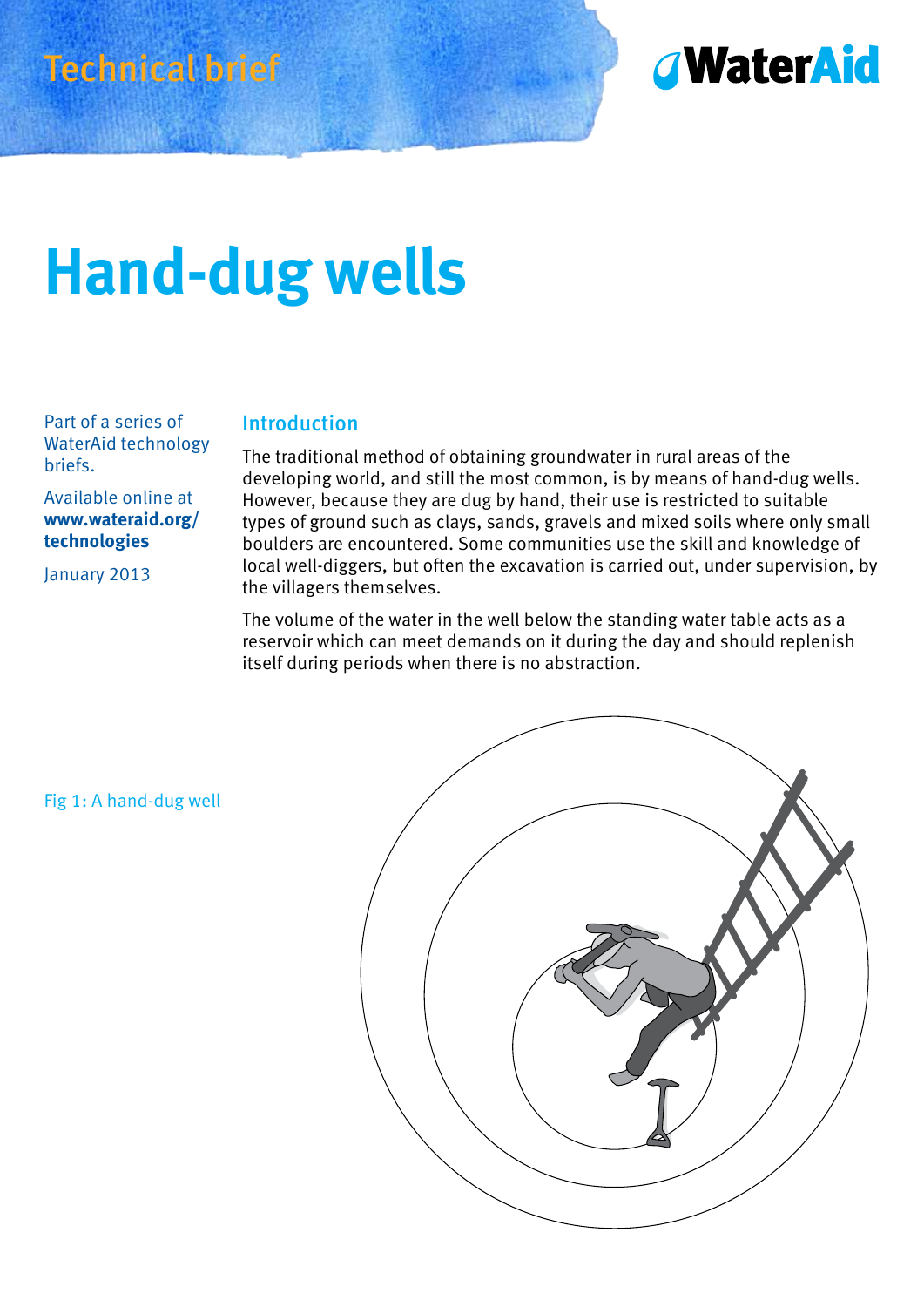### Dimensions of hand-dug wells

Hand‑dug wells can range in depth from about five metres deep, to deep wells over 20 metres deep. Wells with depths of over 30 metres are sometimes constructed to exploit a known aquifer. It is impractical to

excavate a well which is less than a metre in diameter; an excavation of about 1.5 metres in diameter provides adequate working space for the diggers and will allow a final internal diameter of about 1.2 metres after the well has been lined.

#### Fig 2: A safe well-digging operation

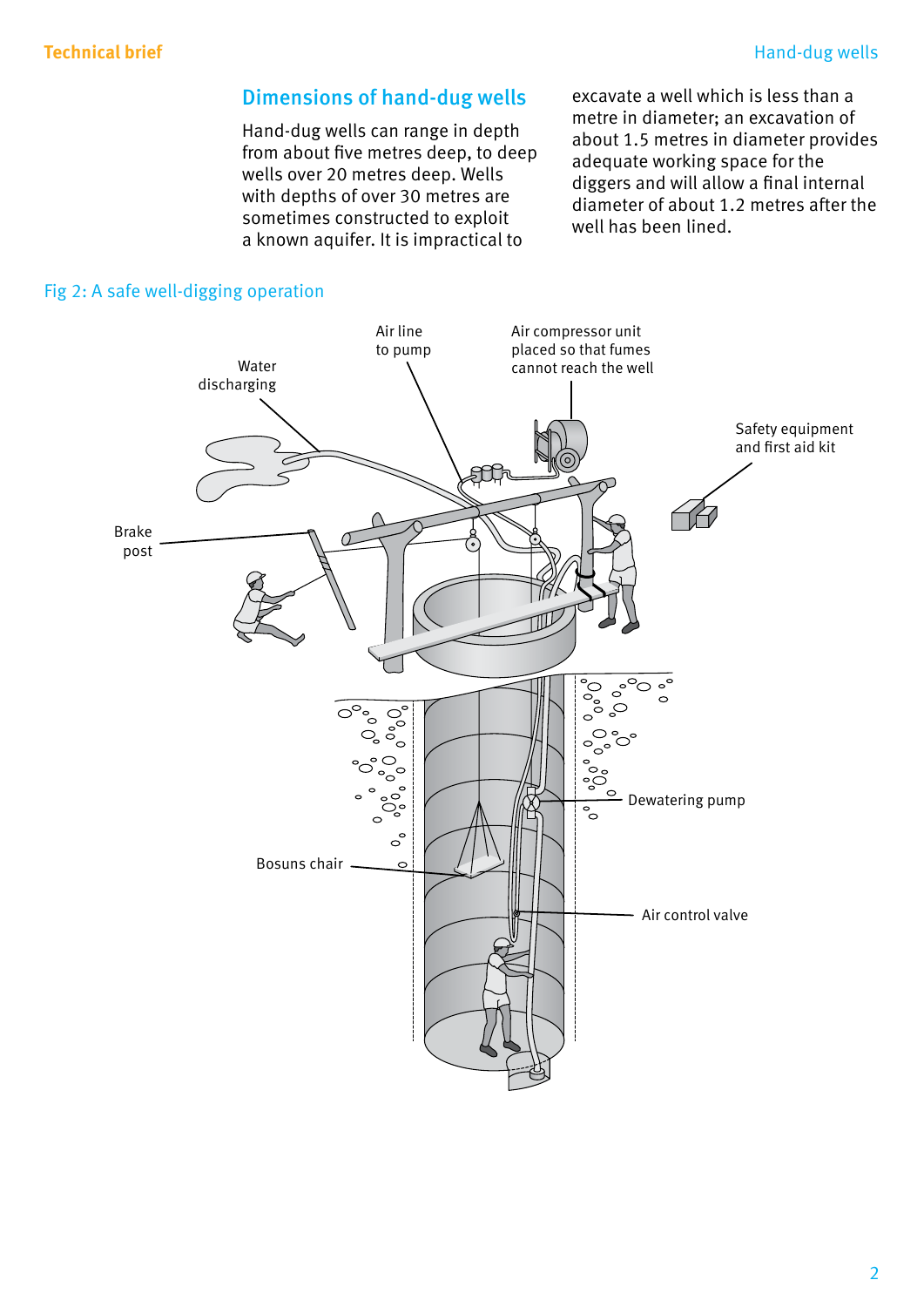#### Digging with the sides of the excavation supported

There are several methods of supporting the sides of the excavation while digging proceeds:

#### Pre-cast concrete rings

The safest method is to excavate within pre-cast concrete rings which later become the permanent lining to the sides of the well. The first ring has a cutting edge, and additional rings are placed on it as excavation proceeds. As material is excavated within the ring, it sinks progressively under its own weight and that of the rings on top of it. This method should



always be used in unstable ground. When construction has finished, the joints between the rings which are above the water table should be sealed with cement mortar.

#### In situ lining

In suitable ground, excavation may proceed for a short distance without support to the sides; these are then supported by means of concrete poured in situ from the top, between the sides of the excavation and temporary formwork, which becomes the permanent lining to the well. This process is repeated until the water table is reached.

#### Supported excavation (the 'Chicago' method)

In suitably stable ground, excavation may proceed within the protection of vertical close-fitting timber boards, supported by horizontal steel rings (the Chicago method). The timbers are hammered down as excavation proceeds and additional timbers are added progressively at ground level. The steel rings must be hinged, or in two parts bolted together, so that lower ones can be added as the excavation progresses. The vertical spacing between the rings will depend on the instability of the ground. The well is lined with bricks or concrete blocks, from the water table upwards, within the timbers as they are withdrawn.

A wide-diameter well being constructed in Uganda using the Chicago method of safe well construction. The photo illustrates the use of a temporary support system for safe digging in open holes. Steel rings, wedges and timber boards ensure the safety of workers at any depth.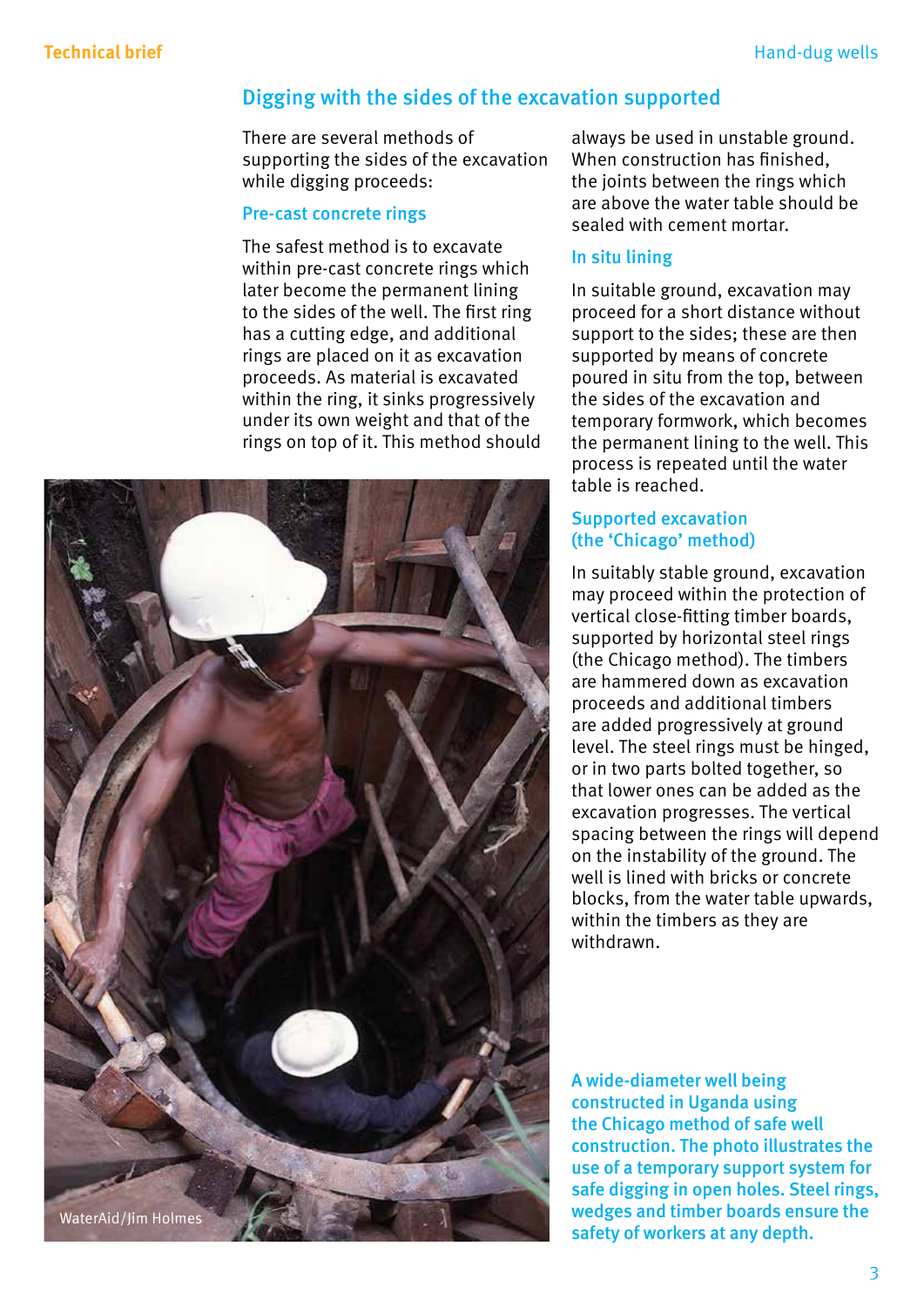### Digging with the sides of the excavation unsupported

In stable ground, wells are often excavated down to water level without a lining, and are lined with in situ concrete, or with pre‑cast concrete rings, from this level upwards.

Wells safely dug during the dry season may become unstable when the water level rises in the wet season and therefore must be lined before this occurs to prevent a collapse.

In firm and stable ground, wells may be safely excavated without support and may give satisfactory service, although it is strongly recommended that a permanent supporting lining be installed. This will support the sides of the excavation, preventing them from collapse and preventing pollution by surface water. Suitable lining materials have been shown in the following sketches and include concrete, precast concrete, masonry and brickwork.

#### Fig3: Different ways of lining a well

#### Method 1

Sinking pre‑cast concrete rings.

below the water line. water line.

#### Method 2 Method 3

Reinforced concrete Masonry lining of burnt Galvanised iron rings or ferrocement cast *in* bricks above water line, bolted together as *situ* above water line, caisson made of blocks temporary measure for concrete rings sunk with cutting ring below emergencies.

#### Method 4



4

bolted together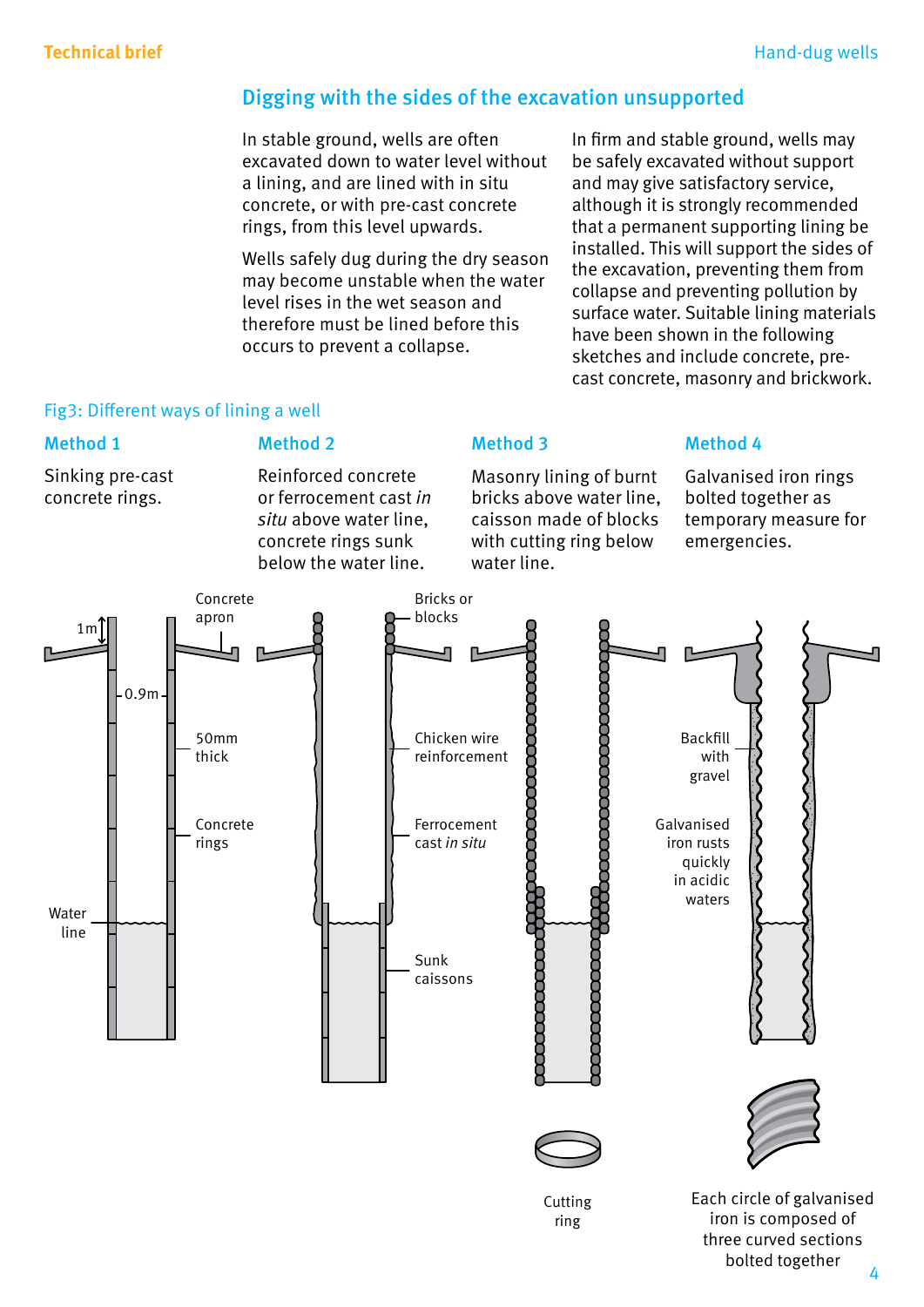#### Excavation below the water table

Regardless of which method has been used to excavate the well to the water table, excavation below this level should never be attempted until the sides of the excavation have received the support of their permanent lining, from water table to ground level.

Excavation below the water table should be carried out within pre-cast concrete caisson rings of a smaller diameter than the rest of the well. To facilitate the ingress of water, these lower rings are often constructed with porous, or no-fines, concrete and their joints are left unpointed. See the diagram (right):

#### Fig 4: Example of excavation below water table using concrete caisson rings



Cutting ring

#### Fig 5: Hand-dug well fitted with handpump



### Completion

After construction of the well shaft has been completed, the bottom is plugged with gravel. This helps to prevent silty material from clay soils, or fines from sandy materials, being drawn into the well. Any annular space between the pre‑cast caisson well rings and the side of the excavation should also be filled with gravel; such filling behind the rings which are below the water helps to increase water storage and to prevent the passage of fine silts and sands into the well.

The space behind the top three metres, or so, of the well rings should be backfilled to ground level with puddled clay, or concrete, and the well rings should project about one metre. An apron and a drain should then be constructed. This apron should be wide enough for people to stand on. It should be made of concrete that is between 75 and 100mm thick,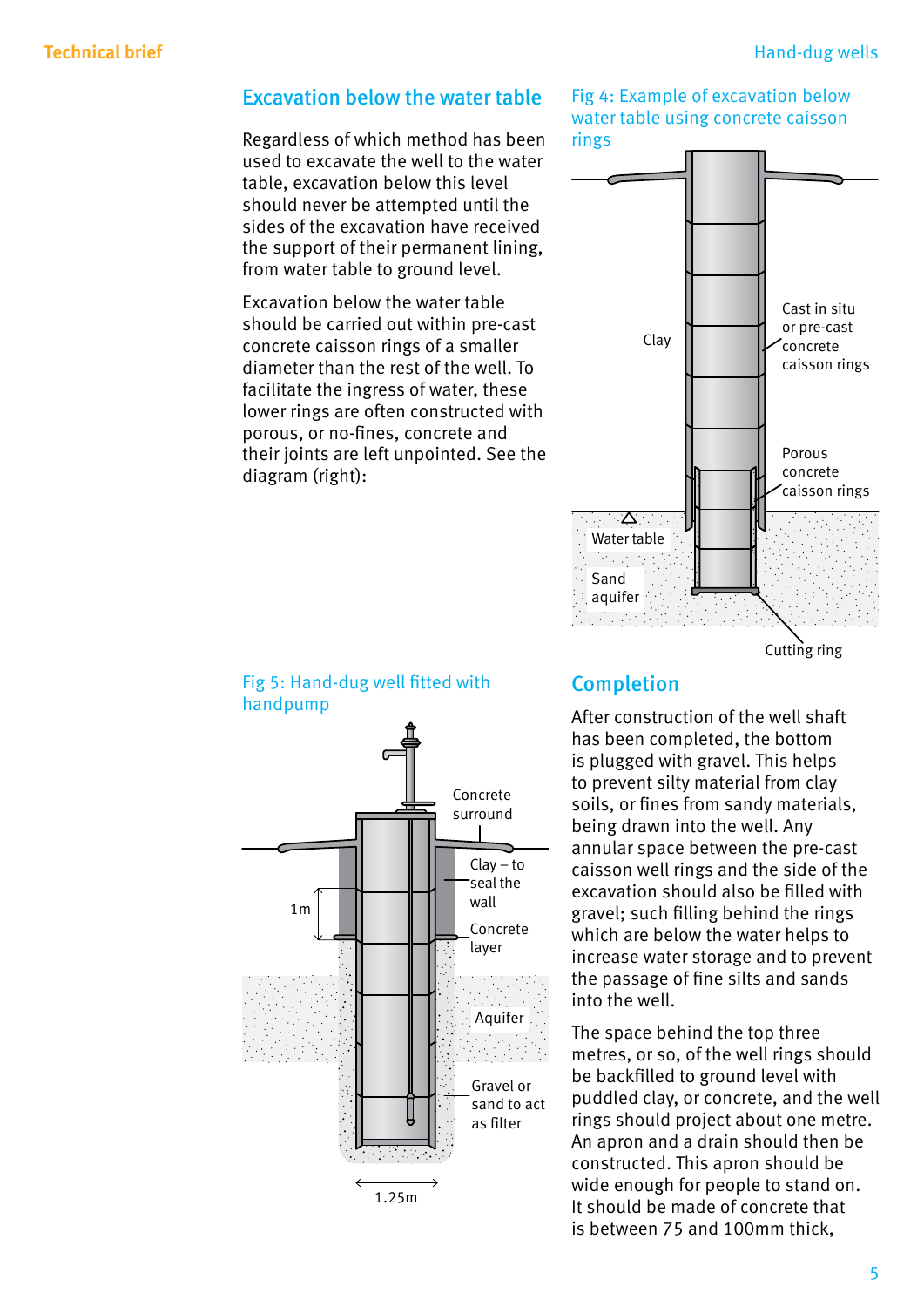preferably reinforced by steel rods or mesh. This apron provides a sanitary seal to prevent polluted water seeping into the well. It should have a smooth surface sloping down to the drain and a rim to prevent water going over the edge. The drain should be a cement‑lined channel, at least four metres long, that takes spilled water to a soakage pit, an animal‑watering trough or a vegetable garden.

an access hole, or a handpump, depending upon the yield of water available and the ability of the benefiting community to pay for ongoing maintenance for the handpump, spare parts, etc. A handdug well fitted with a handpump can serve the needs of about 300 people.

#### References

 **Watt S B and Wood W E** (2007) *Hand- dug wells and their construction.* IT Publications

**WaterAid** (2000) *WaterAid's health and safety policy* 

#### Advantages of hand-dug wells

✓ Cheap materials can be used

Water is abstracted by means of either a bucket and windlass above

- ✓ Can be constructed by local artisans so communities can build themselves
- ✓ Generally good yields

Abstraction

#### Disadvantages of hand-dug wells

- ✗ Can be time‑consuming to construct
- ✗ Risk of collapse if not supported properly
- ✗ Depth of well is limited
- ✗ Unless capped or protected, hand‑dug wells can be open to contamination



An example of a handpump operated hand-dug well with an apron and drain surrounding the well head in Adi-awnawaza village in the Hintalo-Wajarat region of Ethiopia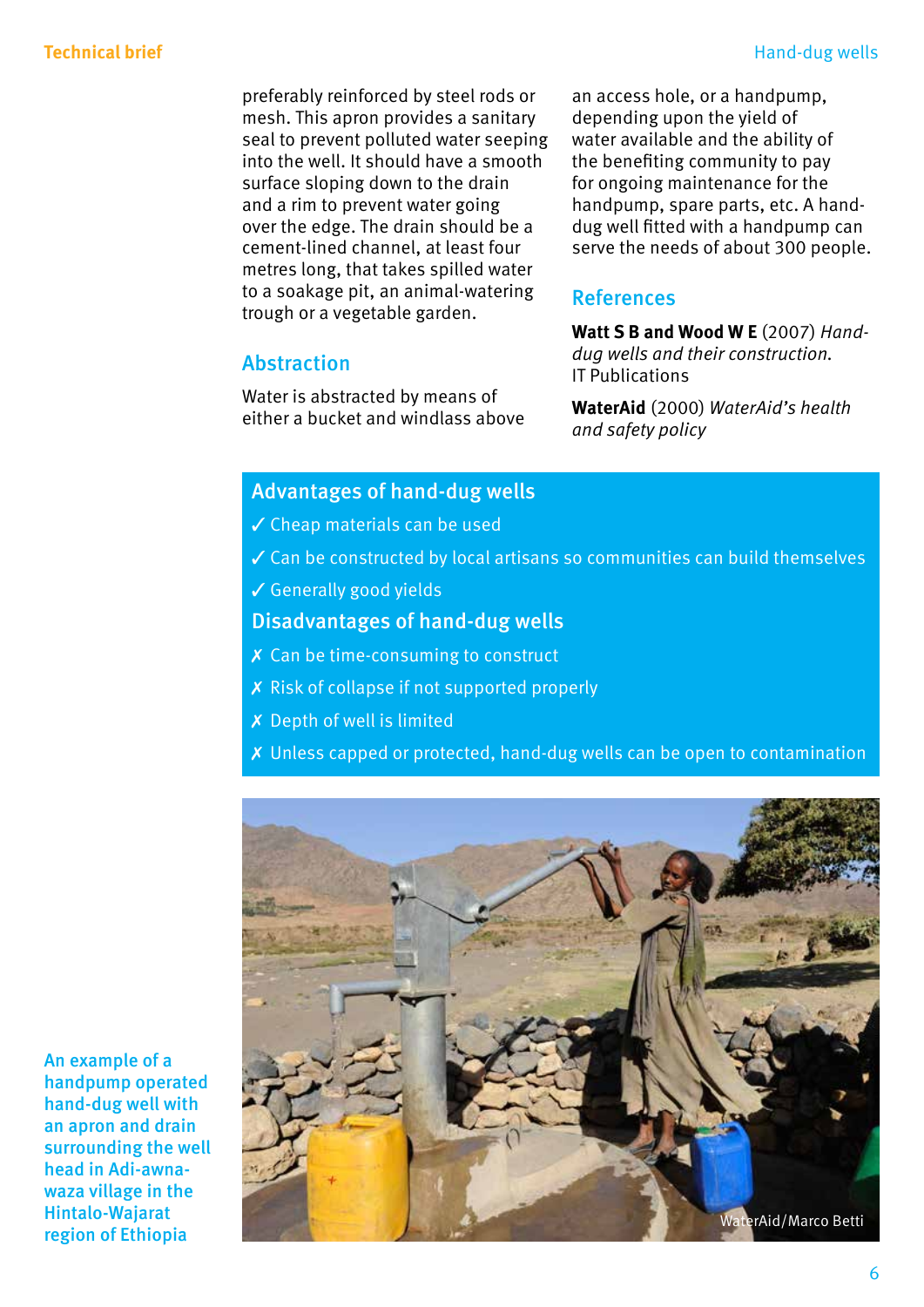#### Case study Example of the hand-dug well method



The well being pumped out, Woriziehi, Tamale, Northern Region, Ghana

Hand‑dug wells have been constructed for thousands of years but in the past this water supply often consisted of unlined holes (prone to collapse), that were unprotected from contamination, leading to health risks.

In order to avoid these problems it is advisable to use the method outlined below:

#### **Materials required for construction:**

• Shovel and pickaxe

• Concrete rings, the first one with a cutting edge and smaller diameter ones to continue past the water table depth

• Cement mortar

• Cement and reinforced steel rods or mesh to create apron and drain

• Gravel

#### **Construction methodology:**

- Excavate to depth of first pre-cast concrete ring and to diameter of approximately 1.5metres
- Add additional concrete rings as excavation deepens de-watering will need to take place to keep excavating after water table depth is reached
- Use smaller diameter rings to continue excavating from water table to desired depth
- Plug bottom of well with gravel after construction
- Fill any annular space between concrete rings and outer excavation with gravel to create a gravel pack (preventing silts and sands passing into well)
- When construction is finished, fill the joints between the concrete rings above the water table with a cement mortar
- Top three metres of rings should be grouted with concrete to create a sanitary seal
- Create apron or install concrete slab and drain to prevent ponding of water at well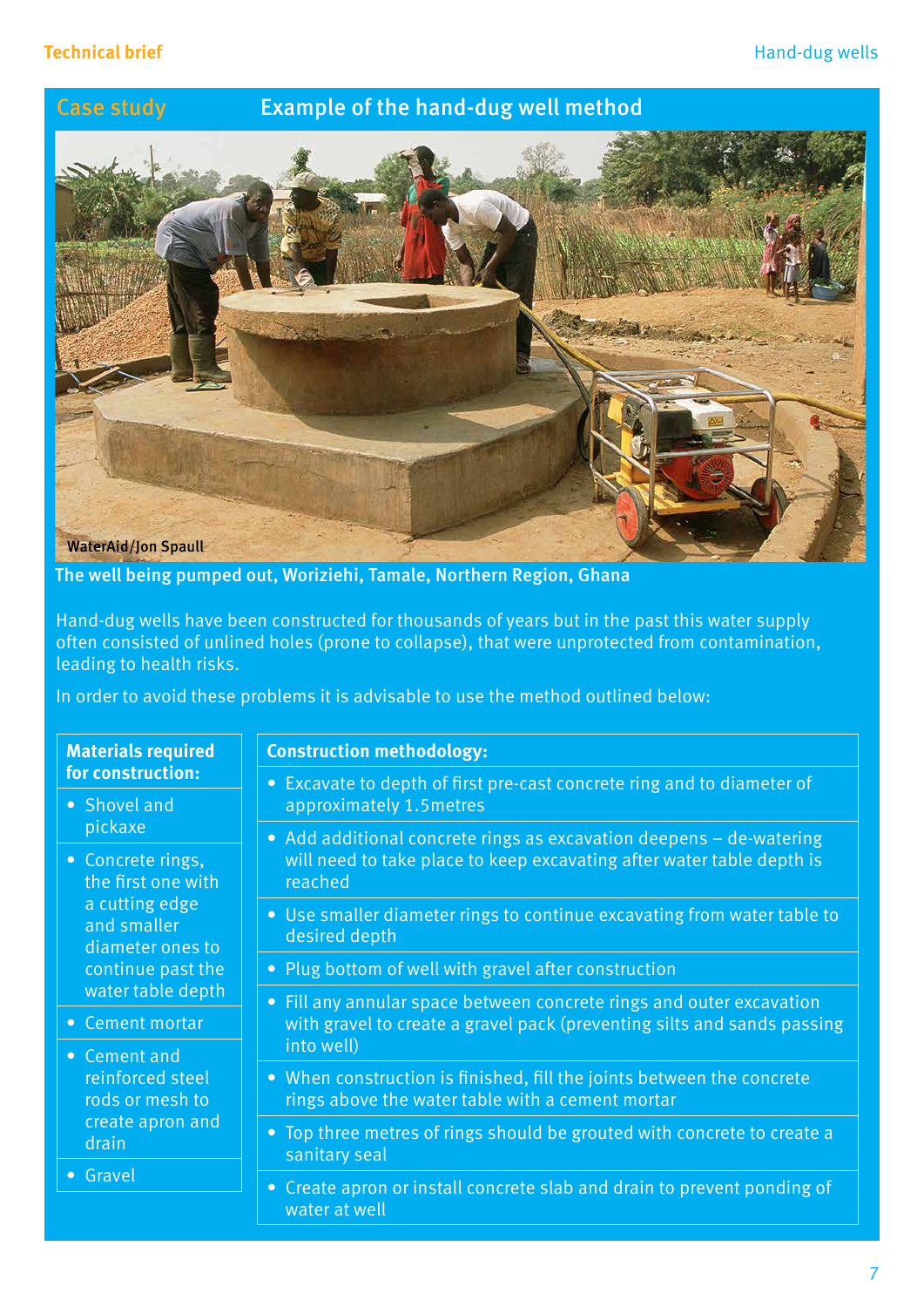## **Technical Britannical Britannical Britannical brief Hand-dug wells compare to other water source options<br>
<b>Technical Britannical Britannical Britannical Britannical Britannical Britannical Britannical Britannical Britanni**

|        | <b>Water source</b>                                            | Capital cost                                                                                         | <b>Running cost</b>                                                                                    | Yield                                                                                                                                                                                         | <b>Bacteriological</b><br>water quality                                                                             | Situation in which technology is<br>most applicable                                                                                                                                                                                                 |
|--------|----------------------------------------------------------------|------------------------------------------------------------------------------------------------------|--------------------------------------------------------------------------------------------------------|-----------------------------------------------------------------------------------------------------------------------------------------------------------------------------------------------|---------------------------------------------------------------------------------------------------------------------|-----------------------------------------------------------------------------------------------------------------------------------------------------------------------------------------------------------------------------------------------------|
|        | Spring<br>protection                                           | Low or medium if<br>piped to community                                                               | Low                                                                                                    | High                                                                                                                                                                                          | Good if spring<br>catchment is<br>adequately protected                                                              | Reliable spring flow required<br>throughout the year                                                                                                                                                                                                |
| 瀴      | Sand dams                                                      | Low - local labour<br>and materials used                                                             | Low                                                                                                    | $Median/high-$<br>depending on method<br>used to abstract water.<br>Water can be abstracted<br>from the sand and<br>gravel upstream of the<br>sand dam via a well or<br>tubewell              | Good if area upstream<br>of dam is protected                                                                        | Can be constructed across<br>seasonal river beds on<br>impermeable bedrock                                                                                                                                                                          |
|        | Sub surface<br>dams                                            | Low - local labour<br>and materials used                                                             | Low                                                                                                    | $Median/high-$<br>depending on method<br>used to abstract water.<br>Water can be abstracted<br>from the sand, gravel or<br>soil upstream of the sub-<br>surface dam via a well or<br>tubewell | Good if area upstream<br>of dam is protected                                                                        | Can be constructed in sediments<br>across seasonal river beds on<br>impermeable bedrock                                                                                                                                                             |
|        | Infiltration<br>galleries                                      | $Low - a basic$<br>infiltration gallery<br>can be constructed<br>using local labour<br>and materials | Low                                                                                                    | $Median/high -$<br>depending on method<br>used to abstract water                                                                                                                              | Good if filtration<br>medium is well<br>maintained                                                                  | Should be constructed next to<br>lake or river                                                                                                                                                                                                      |
|        | Rainwater<br>harvesting                                        | $Low - low cost$<br>materials can be<br>used to build storage<br>tanks and catchment<br>surfaces     | Low                                                                                                    | Medium - dependent on<br>size of collection surface<br>and frequency of rainfall                                                                                                              | Good if collection<br>surfaces are kept clean<br>and storage containers<br>are well maintained                      | In areas where there are one or<br>two wet seasons per year                                                                                                                                                                                         |
| ПF     | Hand-dug well<br>capped with a<br>rope pump                    | Low                                                                                                  | Medium - spare parts<br>required for pump                                                              | Medium                                                                                                                                                                                        | Good if rope and<br>pump mechanisms are<br>sealed and protected<br>from dust. Area around<br>well must be protected | Where the water table is not<br>lower than six metres – although<br>certain rope pumps can lift<br>water from depths of up to 40<br>metres                                                                                                          |
|        | Hand-dug well<br>capped with a<br>hand pump                    | Medium                                                                                               | Medium - spare parts<br>required for pump                                                              | Medium                                                                                                                                                                                        | Good if area around<br>well is protected                                                                            | Where the water table is not<br>lower than six metres                                                                                                                                                                                               |
| 4<br>П | Tube well<br>or borehole<br>capped with a<br>hand pump         | Medium - well<br>drilling equipment<br>needed. Borehole<br>must be lined                             | Medium - hand pumps<br>need spare parts                                                                | Medium                                                                                                                                                                                        | Good if area around<br>borehole/tubewell is<br>protected                                                            | Where a deep aquifer must be<br>accessed                                                                                                                                                                                                            |
|        | Gravity supply                                                 | High - pipelines and<br>storage/flow balance<br>tanks required                                       | Low                                                                                                    | High                                                                                                                                                                                          | Good if protected<br>spring used as source                                                                          | Stream or spring at higher<br>elevation - communities served<br>via tap stands close to the home                                                                                                                                                    |
|        | Borehole<br>capped with<br>electrical/<br>diesel/solar<br>pump | $High-pump$ and<br>storage expensive                                                                 | High - fuel or power<br>required to run pump.<br>Fragile solar cells need to<br>be replaced if damaged | High                                                                                                                                                                                          | Good if source is<br>protected                                                                                      | In a small town with a large<br>enough population to pay for<br>running costs                                                                                                                                                                       |
|        | Direct<br>river/lake<br>abstraction<br>with treatment          | High - intake must<br>be designed and<br>constructed                                                 | High - treatment and<br>pumping often required.<br>Power required for<br>operation                     | High                                                                                                                                                                                          | Good following<br>treatment                                                                                         | Where large urban population<br>must be served                                                                                                                                                                                                      |
| XV.    | Reverse<br>osmosis                                             | High - sophisticated<br>plant and<br>membranes required                                              | High - power required for<br>operation. Replacement<br>membranes required                              | High                                                                                                                                                                                          | Good                                                                                                                | Where large urban population<br>must be served                                                                                                                                                                                                      |
|        | Household<br>filters                                           | High - certain filters<br>can be expensive to<br>purchase/produce                                    | Filters can be fragile.<br>Replacement filters can<br>be expensive or difficult<br>to source           | Low                                                                                                                                                                                           | Good as long as<br>regular maintainance<br>is assured                                                               | In situations where inorganic<br>contaminants are present<br>in groundwater sources or<br>protected sources are not<br>available                                                                                                                    |
|        | SODIS (solar<br>disinfection)                                  | Low-although<br>clear bottles can be<br>difficult to source in<br>remote areas                       | Low                                                                                                    | Low                                                                                                                                                                                           | Good                                                                                                                | In areas where there is adequate<br>sunlight - water needs to be<br>filtered to remove particulate<br>matter that may harbour<br>pathogens before SODIS can be<br>carried out effectively. SODIS<br>is not appropriate for use with<br>turbid water |